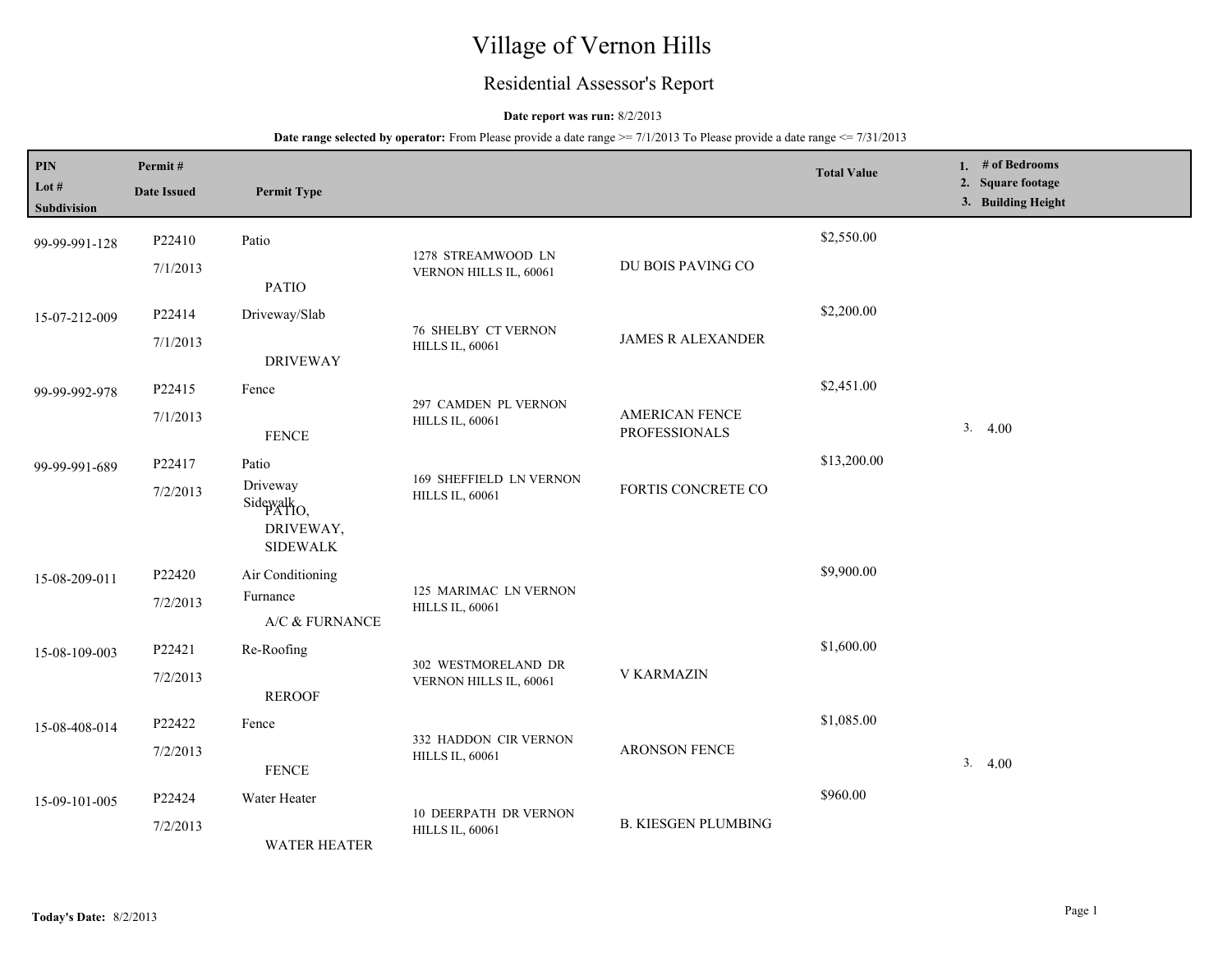| $\mathbf{PIN}$<br>Lot $#$<br>Subdivision | Permit#<br><b>Date Issued</b> | <b>Permit Type</b>                                                                                                                       |                                                       |                           | <b>Total Value</b> | 1. # of Bedrooms<br>2. Square footage<br>3. Building Height |
|------------------------------------------|-------------------------------|------------------------------------------------------------------------------------------------------------------------------------------|-------------------------------------------------------|---------------------------|--------------------|-------------------------------------------------------------|
| 15-08-114-019                            | P22425<br>7/2/2013            | Driveway/Slab<br><b>DRIVEWAY</b>                                                                                                         | 752 WILLIAMS WAY<br>VERNON HILLS IL, 60061            | TERESA MENDIGUTIA         | \$2,100.00         |                                                             |
| 99-99-996-720                            | P22426<br>7/3/2013            | 1 & 2 Family New<br>SF: 4 BR, 4 BTHRM,<br>3400 SQ FT;<br><b>SUNROOM ADDED</b><br><b>AFTER</b><br><b>PERMITTING</b><br>(ADDT'L 264 SQ FT) | 1048 CREEK VIEW DR<br>VERNON HILLS IL, 60061          | <b>FIDELITY BUILDERS</b>  | \$295,000.00       | 1.4.0<br>2. 3,400.00                                        |
| 99-99-996-612                            | P22427<br>7/3/2013            | Air Conditioning<br>$\ensuremath{\text{A}}\xspace/\ensuremath{\text{C}}\xspace$                                                          | 99 E DEPOT ST VERNON<br><b>HILLS IL, 60061</b>        | <b>ENVY HOME SERVICES</b> | \$7,000.00         |                                                             |
| 15-07-212-009                            | P22428<br>7/3/2013            | Fence<br><b>FENCE</b>                                                                                                                    | <b>76 SHELBY CT VERNON</b><br><b>HILLS IL, 60061</b>  | <b>JAMES R ALEXANDER</b>  | \$1,988.00         | 3. 3.00                                                     |
| 99-99-994-808                            | P22430<br>7/5/2013            | Misc. Residential<br><b>MASTER</b><br><b>BATHROOM</b><br><b>REMODEL (SAME</b><br><b>NUMBER OF</b><br><b>FIXTURES)</b>                    | 581 S CENTRAL PARK PL<br>VERNON HILLS IL, 60061       | AIROOM HOLDINGS CORP      | \$21,000.00        |                                                             |
| 15-04-312-006                            | P22431<br>7/5/2013            | Patio<br><b>REMOVE</b><br><b>EXISTING DECK</b><br>WITH PATIO -<br>PAVERS STOOP &<br><b>STEPS</b>                                         | <b>4 ST. IVES LN VERNON</b><br><b>HILLS IL, 60061</b> | <b>ACCENT LAND DESIGN</b> | \$13,000.00        |                                                             |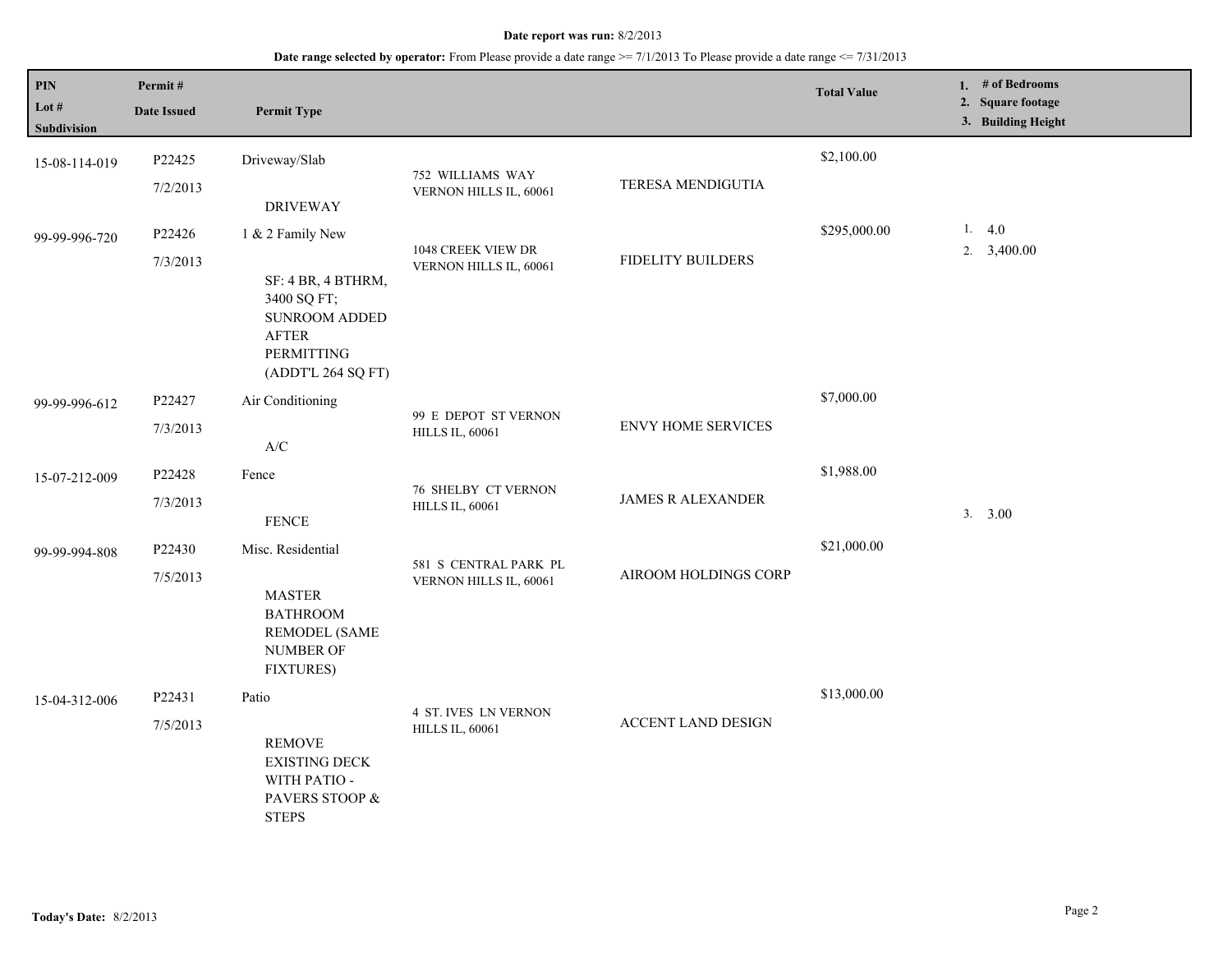| PIN<br>Lot #<br>Subdivision | Permit#<br><b>Date Issued</b> | <b>Permit Type</b>                                                                              |                                                    |                                      | <b>Total Value</b> | 1. $#$ of Bedrooms<br>2. Square footage<br>3. Building Height |
|-----------------------------|-------------------------------|-------------------------------------------------------------------------------------------------|----------------------------------------------------|--------------------------------------|--------------------|---------------------------------------------------------------|
| 15-06-416-021               | P22432<br>7/5/2013            | Water Heater<br>WATER HEATER                                                                    | 38 N SOUTHFIELD DR<br>VERNON HILLS IL, 60061       | HANNA CHRISTENSEN                    | \$800.00           |                                                               |
| 15-06-401-008               | P22433<br>7/5/2013            | Driveway/Slab<br>Sidewalk<br><b>ADD BRICK</b><br>PAVERS RIBBONS<br>& REPLACE<br><b>SIDEWALK</b> | 176 N SOUTHFIELD DR<br>VERNON HILLS IL, 60061      | PREMIER PAVING INC                   | \$3,800.00         |                                                               |
| 15-08-106-002               | P22434<br>7/5/2013            | Re-Roofing<br><b>RE-ROOF</b>                                                                    | 725 N LAKESIDE DR<br>VERNON HILLS IL, 60061        | FEDERAL HOME LOAN<br><b>MORTGAGE</b> | \$5,175.00         |                                                               |
| 15-07-212-007               | P22437<br>7/5/2013            | Private Sidewalk<br>Driveway<br>FRONT WALKWAY<br>AND DRIVEWAY<br><b>RIBBONS</b>                 | 845 SAUGATUCK TRL<br>VERNON HILLS IL, 60061        | THE ARROW SHOP                       | \$4,250.00         |                                                               |
| 15-05-203-004               | P22438<br>7/8/2013            | Patio<br><b>PATIO</b>                                                                           | 401 APPLETON DR VERNON<br><b>HILLS IL, 60061</b>   | <b>INGRID WIEMER</b>                 | \$1,500.00         |                                                               |
| 15-09-106-011               | P22441<br>7/8/2013            | Misc. Residential<br><b>CONCRETE</b><br><b>BASKETBALL</b><br>SPORT COURT                        | 369 S BARN SWALLOW LN<br>VERNON HILLS IL, 60061    | <b>JEFF PAGLIOCCA</b>                | \$12,500.00        |                                                               |
| 15-06-411-006               | P22442<br>7/8/2013            | Driveway/Slab<br>Misc. Res.<br>Sidewalk<br>DRIVEWAY,<br>SIDEWALK, REAR<br>YARD PADS             | 939 BELLE ISLE LN VERNON<br><b>HILLS IL, 60061</b> | MIKE E DEER                          | \$5,200.00         |                                                               |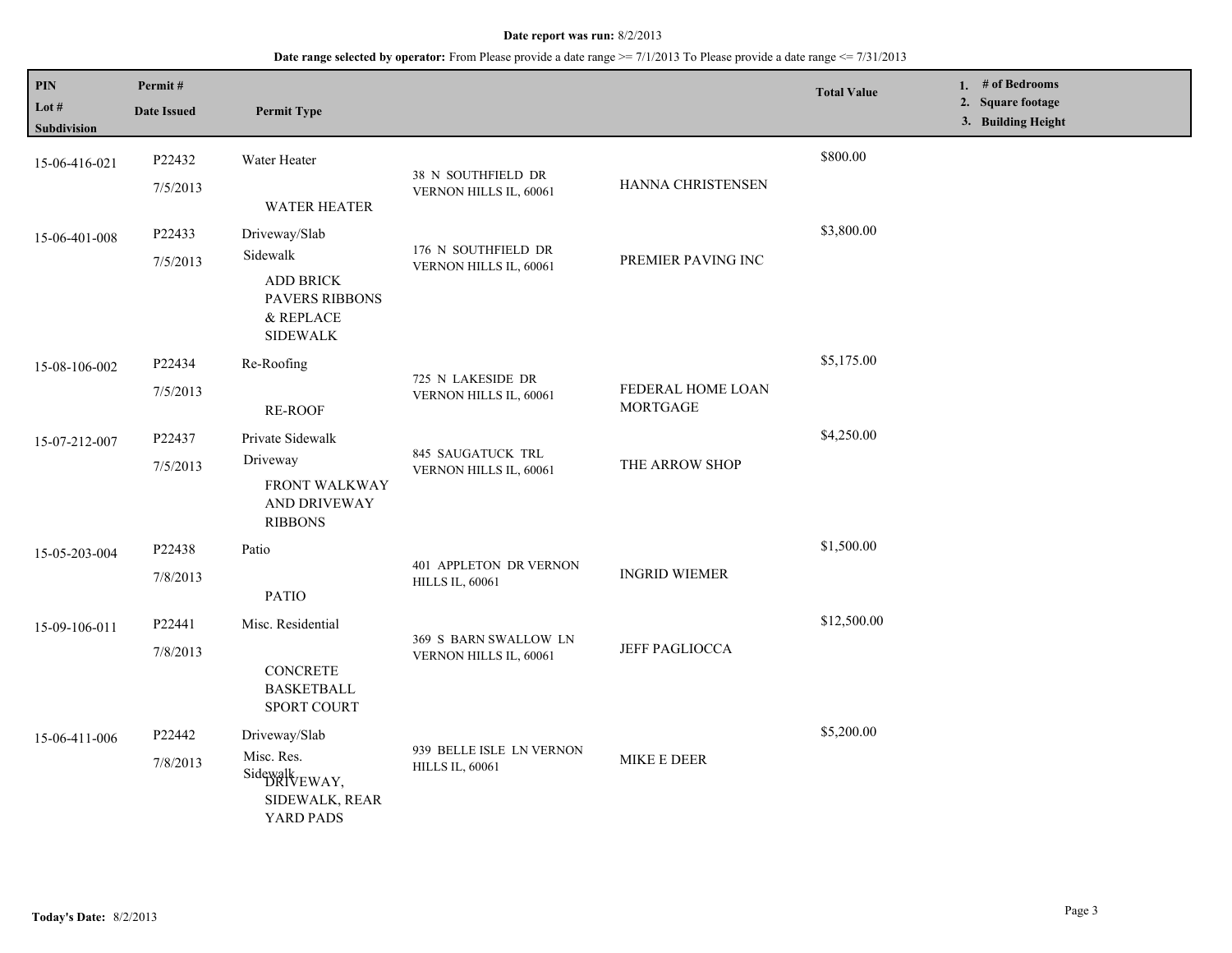| PIN<br>Lot #<br>Subdivision | Permit#<br><b>Date Issued</b> | <b>Permit Type</b>                                   |                                                   |                                                | <b>Total Value</b> | 1. # of Bedrooms<br>2. Square footage<br>3. Building Height |
|-----------------------------|-------------------------------|------------------------------------------------------|---------------------------------------------------|------------------------------------------------|--------------------|-------------------------------------------------------------|
| 15-04-305-025               | P22444<br>7/9/2013            | Furnace<br>Air<br><b>FURNACE AND A/C</b>             | 109 AUSTIN CT VERNON<br><b>HILLS IL, 60061</b>    | ARS OF ILLINOIS (AMERICA<br><b>RESIDENTIAL</b> | \$7,300.00         |                                                             |
| 15-08-406-014               | P22446<br>7/9/2013            | Driveway/Slab<br><b>DRIVEWAY</b>                     | 302 SHEFFIELD LN VERNON<br><b>HILLS IL, 60061</b> | <b>JAMES MARTIN ASSOCIATI</b>                  | \$6,850.00         |                                                             |
| 99-99-996-746               | P22448<br>7/9/2013            | Lawn Sprinklers<br><b>LAWN SPRINKLER</b>             | 368 W SYCAMORE ST<br>VERNON HILLS IL, 60061       | <b>TURF INDUSTRIES</b>                         | \$5,250.00         |                                                             |
| 11-32-416-098               | P22449<br>7/9/2013            | Driveway/Slab<br><b>DRIVEWAY</b>                     | 113 WINDSOR DR VERNON<br><b>HILLS IL, 60061</b>   | <b>SUPREME ASPHALT</b><br><b>CORPORATION</b>   | \$1,350.00         |                                                             |
| 11-32-416-032               | P22450<br>7/9/2013            | Driveway/Slab<br><b>DRIVEWAYS:</b><br>814-816 HUGHES | 814 HUGHES PL VERNON<br><b>HILLS IL, 60061</b>    | <b>SUPREME ASPHALT</b><br>CORPORATION          | \$3,300.00         |                                                             |
| 11-32-416-082               | P22451<br>7/9/2013            | Driveway/Slab<br>DRIVEWAY:<br>818-820                | 818 GLADSTONE DR<br>VERNON HILLS IL, 60061        | <b>SUPREME ASPHALT</b><br>CORPORATION          | \$4,300.00         |                                                             |
| 11-32-416-076               | P22452<br>7/9/2013            | Driveway/Slab<br>DRIVEWAY:<br>119-121 HARDING        | 119 HARDING CT VERNON<br><b>HILLS IL, 60061</b>   | <b>SUPREME ASPHALT</b><br><b>CORPORATION</b>   | \$3,500.00         |                                                             |
| 11-32-416-070               | P22453<br>7/9/2013            | Driveway/Slab<br><b>DRIVEWAYS:</b><br>120-122        | 120 HARDING CT VERNON<br><b>HILLS IL, 60061</b>   | <b>SUPREME ASPHALT</b><br>CORPORATION          | \$3,100.00         |                                                             |
| 15-05-425-020               | P22458<br>7/10/2013           | Furnace<br>Air<br>FURNACE AND A/C                    | 308 AQUA CT VERNON<br><b>HILLS IL, 60061</b>      | ARS OF ILLINOIS (AMERICA<br>RESIDENTIAL        | \$5,835.00         |                                                             |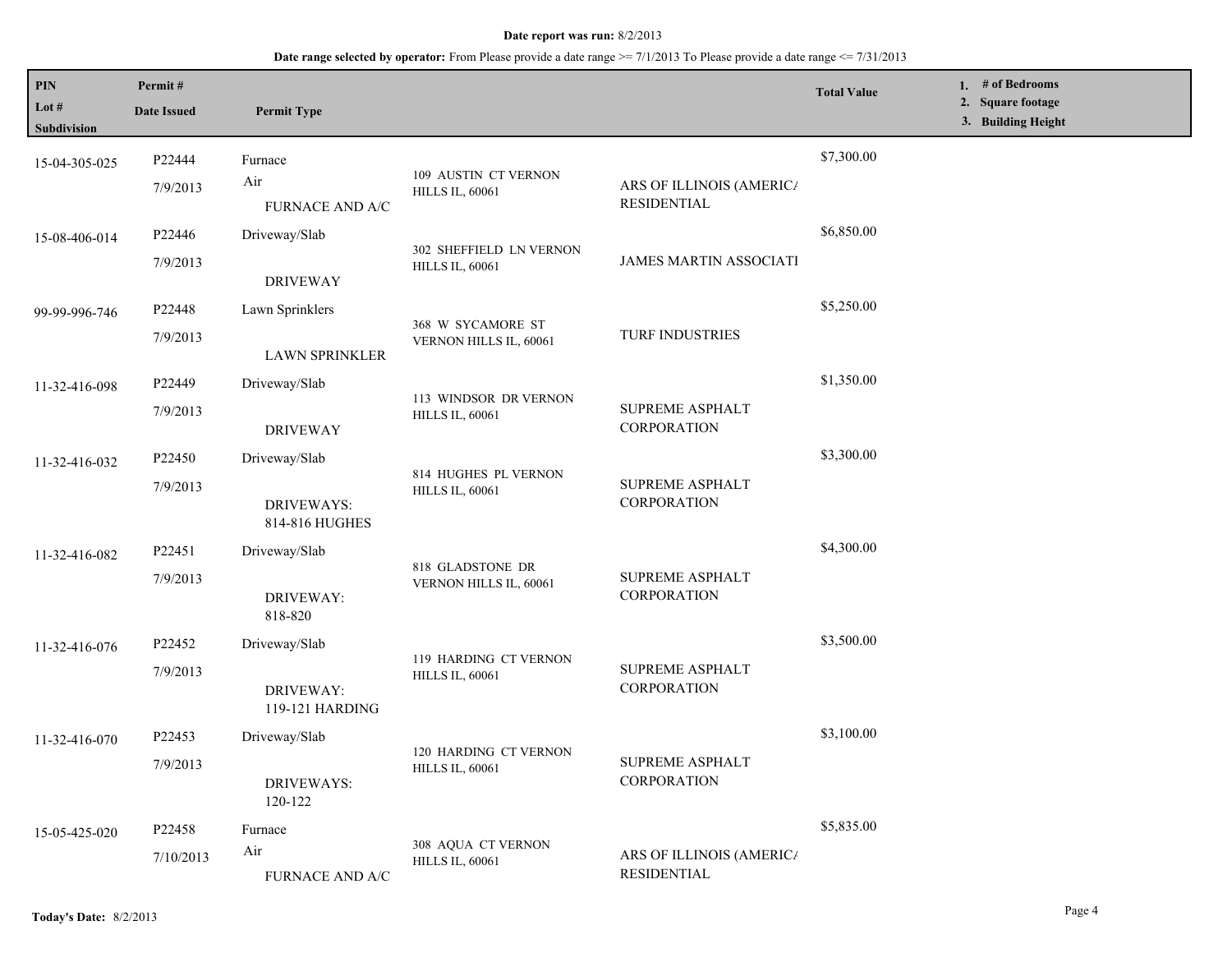| PIN<br>Lot #<br>Subdivision | Permit#<br><b>Date Issued</b> | <b>Permit Type</b>                                                                                                                                                                     |                                                      |                                                      | <b>Total Value</b> | 1. # of Bedrooms<br>2. Square footage<br>3. Building Height |
|-----------------------------|-------------------------------|----------------------------------------------------------------------------------------------------------------------------------------------------------------------------------------|------------------------------------------------------|------------------------------------------------------|--------------------|-------------------------------------------------------------|
| 99-99-995-944               | P22462<br>7/12/2013           | Misc. Residential<br><b>CARRIAGES OF</b><br><b>GROSSE POINTE -</b><br>REPLACE &<br><b>REMOVE FIRST</b><br><b>FLOOR</b><br>MASSONRY /<br><b>SHEATING 561-573</b><br><b>GROSSE PT CR</b> | 561 GROSSE POINTE CIR<br>VERNON HILLS IL, 60061      | <b>CARL ANDERSON</b><br>CONSTRUCTION SERVICES        | \$116,000.00       |                                                             |
| 99-99-991-595               | P22467<br>7/15/2013           | Furnace<br>Air<br><b>FURNACE AND A/C</b>                                                                                                                                               | 1576 N CYPRESS POINTE DR<br>VERNON HILLS IL, 60061   | ALLIED AIR CONDITIONING<br><b>HEATING</b>            | \$4,400.00         |                                                             |
| 99-99-995-992               | P22468<br>7/15/2013           | Misc. Commercial<br><b>REMOVAL AND</b><br>REPLACEMENT OF<br><b>MASONRY/SHETIN</b><br>G<br>867-879 LANSING                                                                              | 867 LANSING CT VERNON<br><b>HILLS IL, 60061</b>      | <b>CARL ANDERSON</b><br><b>CONSTRUCTION SERVICES</b> | \$108,200.00       |                                                             |
| 11-32-406-001               | P22470<br>7/15/2013           | Patio<br><b>PATIO</b>                                                                                                                                                                  | 1101 REVERE PL VERNON<br><b>HILLS IL, 60061</b>      | <b>AJIT K SHETH</b>                                  | \$4,800.00         |                                                             |
| 15-06-414-029               | P22472<br>7/15/2013           | Private Sidewalk<br>FRONT WALKWAY                                                                                                                                                      | <b>80 JANSEN LN VERNON</b><br><b>HILLS IL, 60061</b> | <b>SCENIC GREENS LANDSCA</b><br><b>CONTRACTORS</b>   | \$2,700.00         |                                                             |
| 11-32-301-005               | P22473<br>7/15/2013           | Private Sidewalk<br>Driveway<br>Misc <sub>Res</sub> <sub>EWAY</sub> ,<br>WALKWAY,<br>HANDRAIL, REAR<br><b>STOOP</b>                                                                    | 1102 TENNYSON PL<br>VERNON HILLS IL, 60061           | <b>CHRISTOPHER A PRICE</b>                           | \$12,000.00        |                                                             |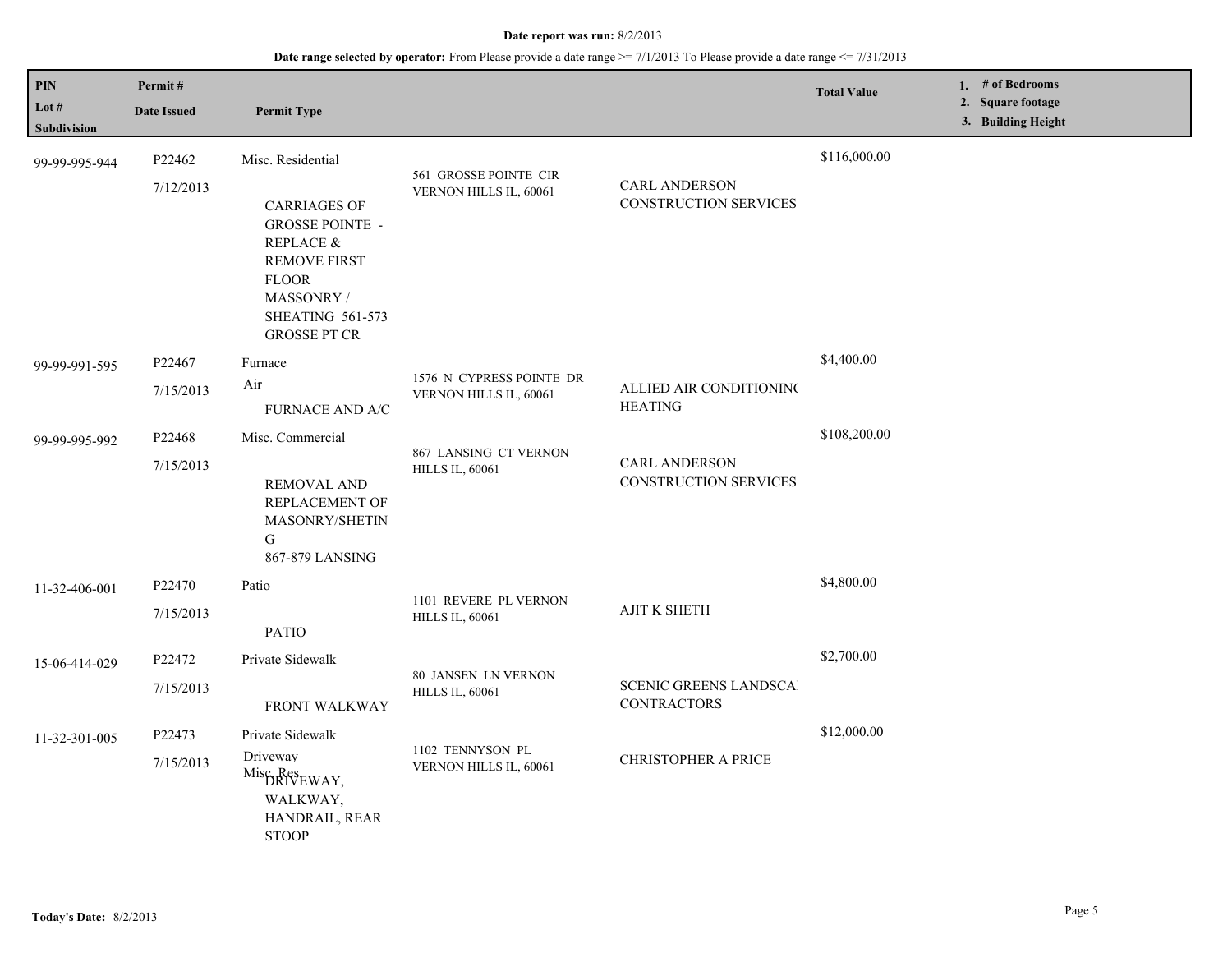| PIN<br>Lot $#$<br>Subdivision                           | Permit#<br><b>Date Issued</b> | <b>Permit Type</b>                                                                          |                                                      |                                        | <b>Total Value</b> | 1. $#$ of Bedrooms<br>2. Square footage<br>3. Building Height |
|---------------------------------------------------------|-------------------------------|---------------------------------------------------------------------------------------------|------------------------------------------------------|----------------------------------------|--------------------|---------------------------------------------------------------|
| 15-08-114-009                                           | P22479<br>7/16/2013           | Shed<br><b>SHED</b>                                                                         | 594 WILLIAMS WAY<br>VERNON HILLS IL, 60061           | MICHAEL DIESEN                         | \$4,400.00         | 3. 10.00                                                      |
| 99-99-990-727                                           | P22487<br>7/18/2013           | Misc. Residential<br><b>UPDATE</b><br><b>BATHROOM: SAME</b><br>AMOUNT OF<br><b>FIXTURES</b> | 1191 GEORGETOWN WAY<br>VERNON HILLS IL, 60061        | HOME IMPROVEMENT DES<br><b>BUILD</b>   | \$8,200.00         |                                                               |
| 15-08-221-001                                           | P22488<br>7/18/2013           | Siding/Soffit/Fascia<br><b>SIDING</b>                                                       | 349 W DANBURY DR<br>VERNON HILLS IL, 60061           | HOME IMPROVEMENT DES<br><b>BUILD</b>   | \$8,685.00         |                                                               |
| 99-99-100-373<br>LOT 86<br><b>GREGG'S LANDING POD E</b> | P22496<br>7/22/2013           | Sewer Repair<br><b>SEWER REPAIR</b>                                                         | 1713 N WOODS WAY<br>VERNON HILLS IL, 60061           | LOT 86<br><b>WATER SERVICES</b>        | \$2,500.00         |                                                               |
| 15-06-402-014                                           | P22498<br>7/22/2013           | Furnace<br>Air<br>FURNACE AND A/C                                                           | 1116 W DEARBORN LN<br>VERNON HILLS IL, 60061         | JEFFREY R KAMENIR                      | \$8,100.00         |                                                               |
| 99-99-991-693                                           | P22499<br>7/22/2013           | Patio<br>REMOVE DECK TO<br><b>REPLACE WITH</b><br><b>PATIO</b>                              | 1694 N PEBBLE BEACH<br>WAY VERNON HILLS IL,<br>60061 | <b>GREG BYRD</b>                       | \$10,000.00        |                                                               |
| 11-32-401-018                                           | P22500<br>7/23/2013           | Re-Roofing<br><b>REROOF</b>                                                                 | 1108 WADSWORTH PL<br>VERNON HILLS IL, 60061          | AAA BETTER ROOF INC<br>(UNLTD)         | \$6,995.00         |                                                               |
| 99-99-999-330                                           | P22506<br>7/24/2013           | Furnace<br>Air<br><b>FURNACE AND A/C</b>                                                    | 296 E COREYS CT VERNON<br><b>HILLS IL, 60061</b>     | ASSURANCE HEATING & AI<br>CONDITIONING | \$5,850.00         |                                                               |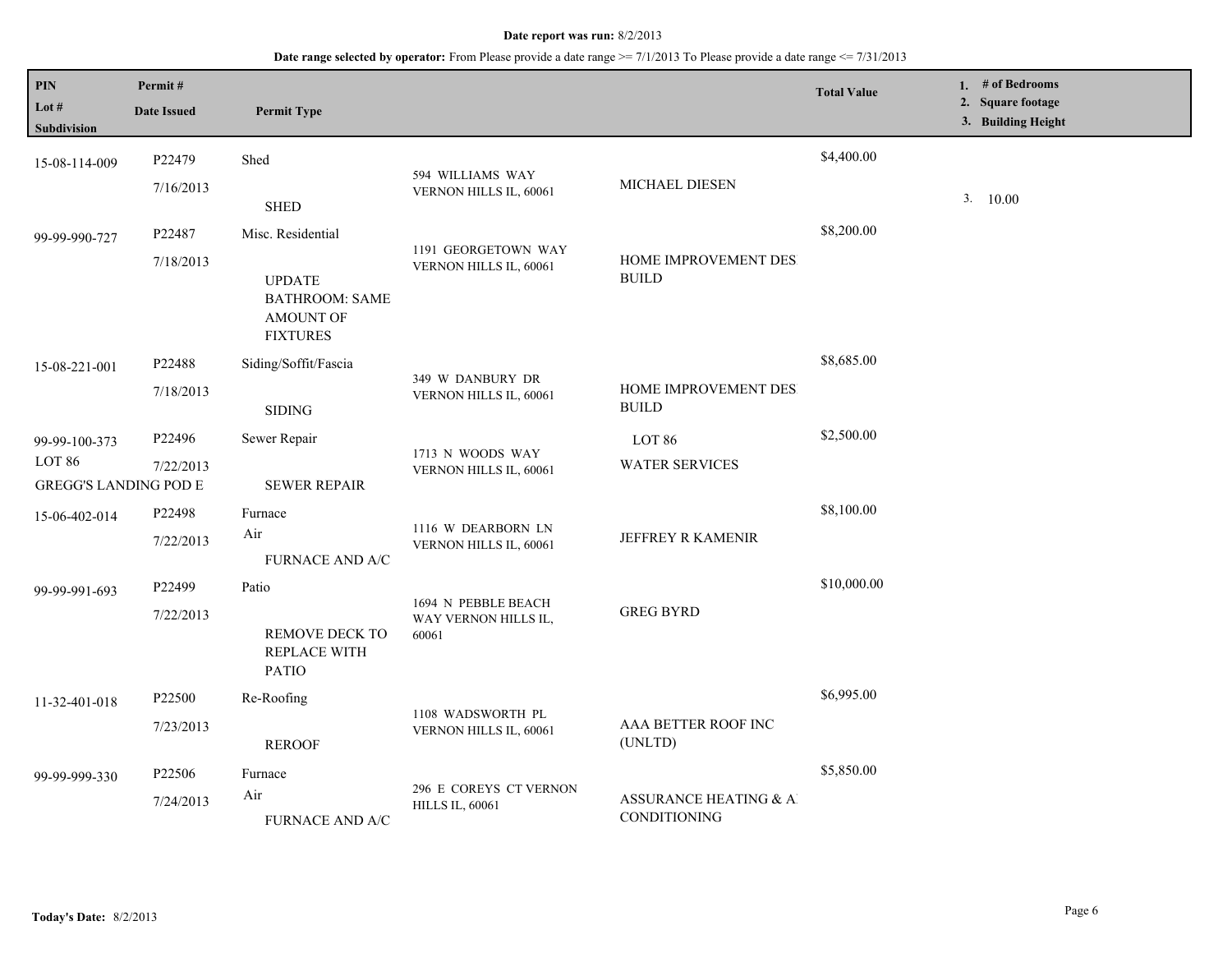| PIN<br>Lot #<br>Subdivision          | Permit#<br><b>Date Issued</b> | <b>Permit Type</b>                                                     |                                                   |                                            | <b>Total Value</b> |          | 1. # of Bedrooms<br>2. Square footage<br>3. Building Height |
|--------------------------------------|-------------------------------|------------------------------------------------------------------------|---------------------------------------------------|--------------------------------------------|--------------------|----------|-------------------------------------------------------------|
| 99-99-100-939<br>$8-A$<br>8-A        | P22507<br>7/24/2013           | Multi-Family New<br>8-A, MODEL C -<br><b>WITHOUT</b><br><b>OPTIONS</b> | 287 ASPEN POINTE VERNON<br><b>HILLS IL, 60061</b> | $8-A$<br>ASPEN POINTE, LLC                 | \$200,000.00       | 2.<br>3. | 3.0<br>2,086.00<br>40.00                                    |
| 99-99-100-940<br>$8 - B$<br>$8 - B$  | P22508<br>7/24/2013           | Multi-Family New<br>8-B, MODEL B                                       | 283 ASPEN POINTE VERNON<br><b>HILLS IL, 60061</b> | $8 - B$<br>ASPEN POINTE, LLC               | \$200,000.00       | 2.<br>3. | 3.0<br>1,945.00<br>40.00                                    |
| 99-99-100-941<br>$8-C$<br>$8-C$      | P22509<br>7/24/2013           | Multi-Family New<br>8-C, MODEL B -<br><b>WITHOUT</b><br><b>OPTIONS</b> | 279 ASPEN POINTE VERNON<br><b>HILLS IL, 60061</b> | $8-C$<br>ASPEN POINTE, LLC                 | \$200,000.00       | 2.<br>3. | 3.0<br>1,945.00<br>40.00                                    |
| 99-99-100-942<br>8-D<br>$8-D$        | P22510<br>7/24/2013           | Multi-Family New<br>8-D, MODEL B                                       | 275 ASPEN POINTE VERNON<br><b>HILLS IL, 60061</b> | $8-D$<br>ASPEN POINTE, LLC                 | \$200,000.00       | 3.       | 3.0<br>2. 1,945.00<br>40.00                                 |
| 99-99-100-943<br>$8-E$<br>$8-E$      | P22511<br>7/24/2013           | Multi-Family New<br>8-E, MODEL C -<br><b>WITHOUT</b><br><b>OPTIONS</b> | 271 ASPEN POINTE VERNON<br><b>HILLS IL, 60061</b> | $8-E$<br>ASPEN POINTE, LLC                 | \$200,000.00       | 2.<br>3. | 3.0<br>2,086.00<br>40.00                                    |
| 99-00-000-385<br>43<br><b>POD 14</b> | P22513<br>7/25/2013           | Furnace<br>Air<br>FURNACE AND A/C                                      | 368 E COLONIAL DR<br>VERNON HILLS IL, 60061       | 43<br>TOPTEC HEATING & COOLI<br>$\rm{INC}$ | \$6,400.00         |          |                                                             |
| 15-05-206-004                        | P22514<br>7/25/2013           | Water Heater<br><b>WATER HEATER</b>                                    | 315 ALEXANDRIA DR<br>VERNON HILLS IL, 60061       | ALEX GAIDAMAK                              | \$520.00           |          |                                                             |
| 99-99-996-069                        | P22516<br>7/25/2013           | Furnace<br>Air<br>A/C & FURNACE                                        | 870 SPARTA CT VERNON<br><b>HILLS IL, 60061</b>    | ALLIED AIR CONDITIONING<br><b>HEATING</b>  | \$4,300.00         |          |                                                             |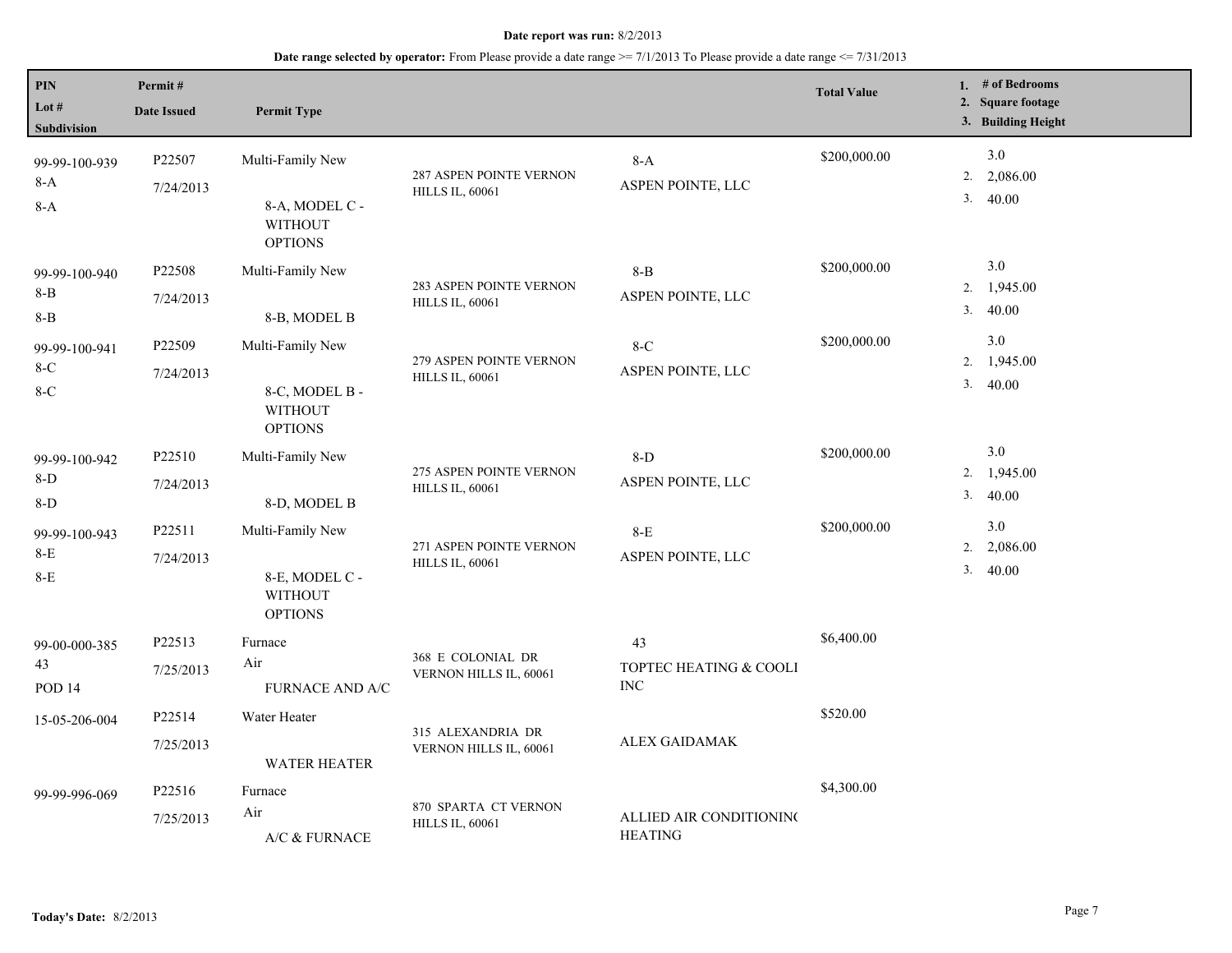| PIN<br>Lot #<br>Subdivision | Permit#<br><b>Date Issued</b> | <b>Permit Type</b>                                                               |                                                  |                                       | <b>Total Value</b> | 1. # of Bedrooms<br>2. Square footage<br>3. Building Height |
|-----------------------------|-------------------------------|----------------------------------------------------------------------------------|--------------------------------------------------|---------------------------------------|--------------------|-------------------------------------------------------------|
| 99-99-992-551               | P22518<br>7/26/2013           | Furnace<br>Air<br>FURNACE AND A/C                                                | 228 E RANNEY AV VERNON<br><b>HILLS IL, 60061</b> | ABT HOME SERVICES, INC                | \$6,300.00         |                                                             |
| 15-08-207-006               | P22523<br>7/29/2013           | Re-Roofing<br><b>REROOF</b>                                                      | 21 MANCHESTER LN<br>VERNON HILLS IL, 60061       | ALLIANCE REMODELING &<br>CONSTRUCTION | \$4,150.00         |                                                             |
| 15-04-101-027               | P22528<br>7/29/2013           | Re-Roofing<br>PARTIAL REROOF,<br><b>BACK SIDE UPPER</b><br><b>LEVEL</b>          | 8 WARRINGTON RD<br>VERNON HILLS IL, 60061        | <b>SWISHER EXTERIOR INC</b>           | \$4,935.00         |                                                             |
| 15-08-108-058               | P22531<br>7/30/2013           | Re-Roofing<br>Misc. Res.<br>REROOF, ENTRY<br>DOORS,<br>WINDOWS, SIDING<br>& MISC | 701 COURT OF SPRUCE<br>VERNON HILLS IL, 60061    | VILLA CAPITAL PROPERTII               | \$13,500.00        |                                                             |
| 99-99-992-923               | P22533<br>7/30/2013           | Water Heater<br><b>WATER HEATER</b>                                              | 287 COVENTRY CIR<br>VERNON HILLS IL, 60061       |                                       | \$860.00           |                                                             |
| 15-05-415-015               | P22534<br>7/30/2013           | Re-Roofing<br><b>REROOF</b>                                                      | 20 MONTGOMERY LN<br>VERNON HILLS IL, 60061       | HERION ROOFING (LIMITEI               | \$6,280.00         |                                                             |
| 99-99-101-629               | P22546<br>7/30/2013           | Misc. Residential<br><b>MISC</b><br><b>RESIDENTIAL</b><br><b>INTERIOR</b>        | 701 COURT OF SPRUCE 1<br>VERNON HILLS IL, 60061  | VILLA CAPITAL PROPERTII               | \$7,500.00         |                                                             |
| 11-32-302-010               | P22547<br>7/30/2013           | Re-Roofing<br><b>REROOF</b>                                                      | 1100 SWINBURNE PL<br>VERNON HILLS IL, 60061      | PRECISION ROOFING INC.<br>(UNLTD)     | \$5,850.00         |                                                             |